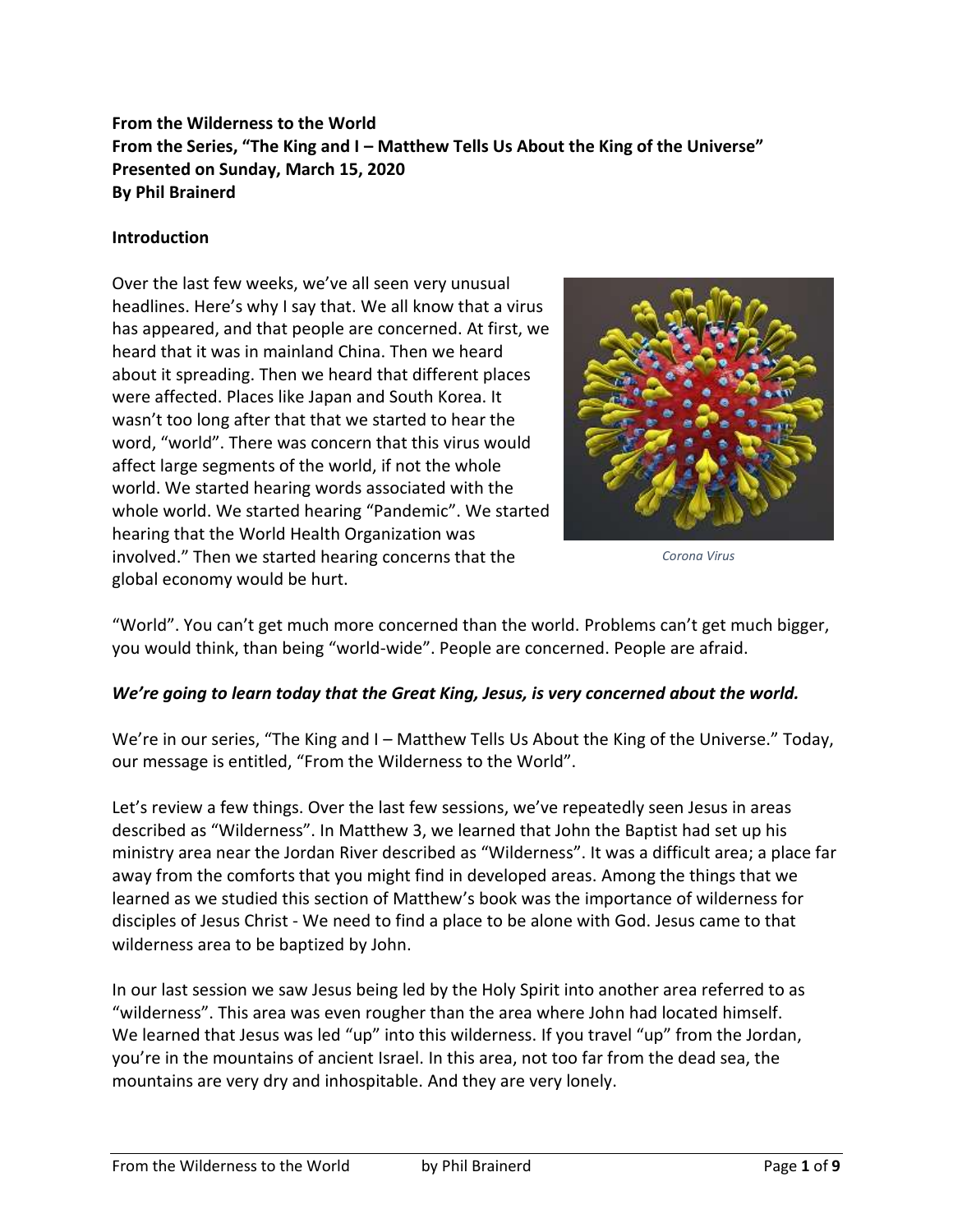

*Judean Mountains near the Dead Sea*

We learned that Jesus was led there in order to be tempted by the Devil. He prepared for that test by fasting for 40 days and 40 nights. Then he faced temptations of a very powerful nature; face to face with the enemy of God and mankind; the Devil. He passed those tests. He did battle with our great enemy and won decisively.

Jesus spent lots of time in the wilderness. This is after spending 30 years growing up in a little-known corner of the world called "Nazareth" in Galilee.

Why did Jesus do all this? Why all this time preparing? What was he preparing for? Today, Matthew tells us. Let's read:

12 When Jesus heard that John had been put in prison, he withdrew to Galilee. 13 Leaving Nazareth, he went and lived in Capernaum, which was by the lake in the area of Zebulun and Naphtali— 14 to fulfill what was said through the prophet Isaiah:

15 "Land of Zebulun and land of Naphtali, the Way of the Sea, beyond the Jordan, Galilee of the Gentiles—

16 the people living in darkness have seen a great light; on those living in the land of the shadow of death a light has dawned." 17 From that time on Jesus began to preach, "Repent, for the kingdom of heaven has come near." (Matthew 4:12-17)

So, Jesus has gone from obscurity in a little-known town to the wilderness. In verse fifteen of this passage, we're told that Jesus went from the wilderness to an area called "Galilee". But not just "Galilee", but "Galilee of the Gentiles". Note: the word "Gentiles" means "nations", or people of the world.

So, Jesus went from obscurity and wilderness to the world. Let's take this apart.

When Jesus heard that John had been put in prison, he withdrew to Galilee. (Matthew 4:12)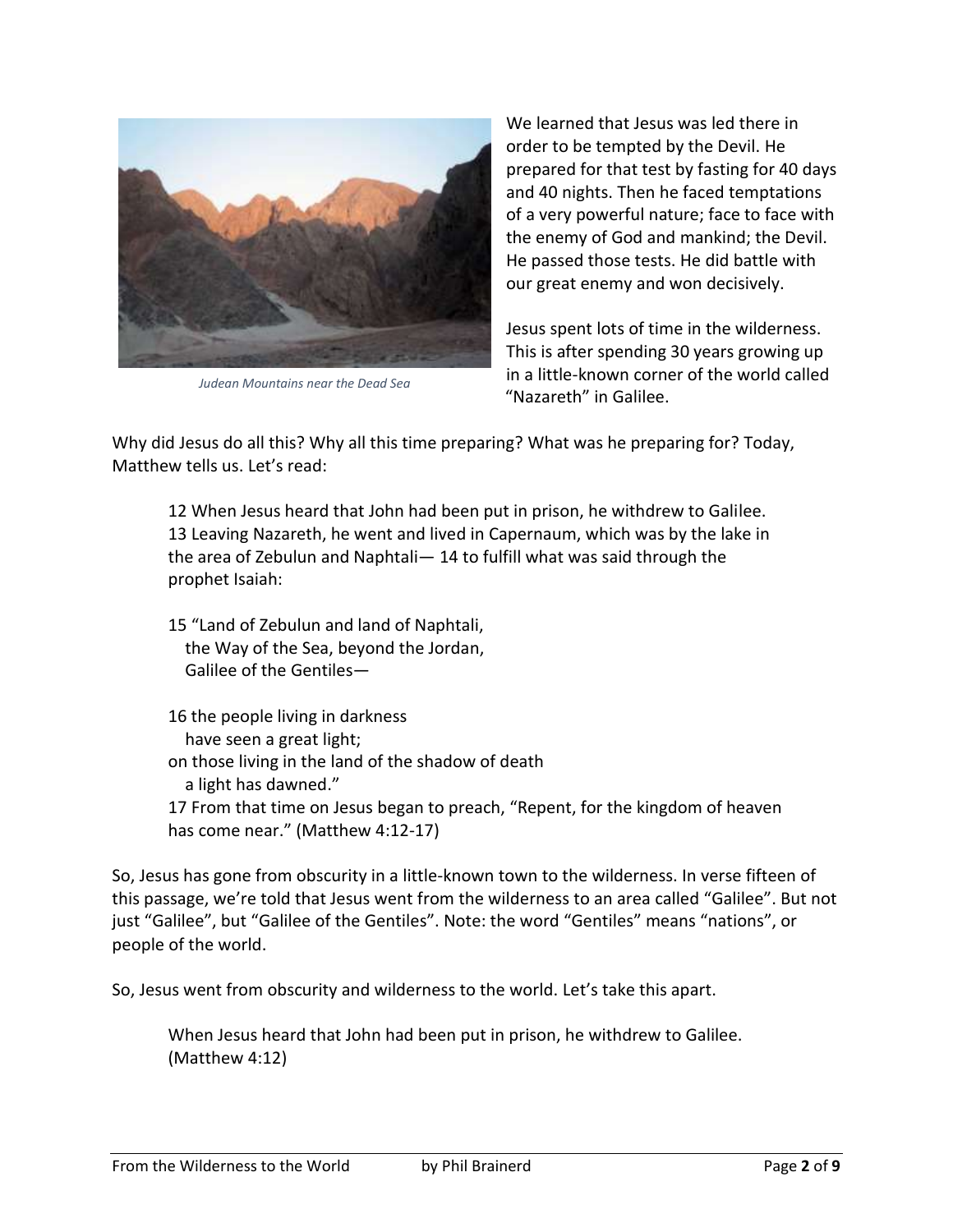John the Baptist, the herald of the Great King, had been put in prison. We'll learn the full story of his imprisonment in Matthew 14, so let's just be reminded of a few things for now. Jesus said, "Truly I tell you, among those born of women there has not risen anyone greater than John the Baptist…" (Matthew 11:11) John had a powerful ministry. There was no one greater.

We learned that he had been filled with the Holy Spirit even before his was born. (Luke 1:15) This caused him to speak with great boldness. When he saw the political King of Israel, King Herod committing sin, John called him out. The king had taken the wife of his brother, stolen her away, and married her. This was clearly something not permissible under the law. The King of Israel should have been someone willing to be an example for his people. Instead, Herod lived in gross disobedience, flaunting his power. Because John was a man filled with the Spirit, he couldn't remain silent when he saw such a man insulting the God of Israel. So, he repeatedly and very publicly criticized King Herod.

Herod responded by arresting John and locking him away. Here's something very important: There were lots of religious leaders in Israel at the time. We've learned that there were Sadducees and Pharisees. There were priests and a high priest. None of them went to jail for criticizing King Herod. That's because none of them were criticizing King Herod. Only John had the courage to speak out.

This created a problem situation. There's a threat here. Herod showed that he was willing to arrest anyone who displeased him. Might he try to do that with Jesus or anyone else associated with Jesus?

This brings up a challenge for the disciples of Christ. It's a challenge that has presented itself from the earliest days of mankind. The challenge is this: *Should we act in ways that rely on supernatural intervention from God, or should we act in ways that involve the normal, practical resources we see in the world around us?*

Let me explain. Jesus certainly wasn't afraid of Herod. God has often given protection to his prophets. Going back in history, the God of Israel had protected Moses from Pharaoh, one of the most powerful kings in the world back in that day. Moses announced the plagues that God sent on the people of Egypt. Rather than Moses being afraid of Pharaoh, Pharaoh should have been afraid of Moses!

Jesus could easily have asked his father to intervene. But remember – Jesus at this point wanted to be associated with us. He wanted to be the perfect sacrifice for the sins of the world. He wanted to follow the commands of God using the resources that are available to us. So, in this case he chose the practical route. He simply moved to a different location where it would be harder to Herod to pursue him. We're told, he withdrew. He withdrew to the northern territories of Israel up in Galilee.

Often, we as Christians wrestle with the question, "Should we act in ways that require a miracle, or should we rely on more practical means?" God can provide miracles, so we should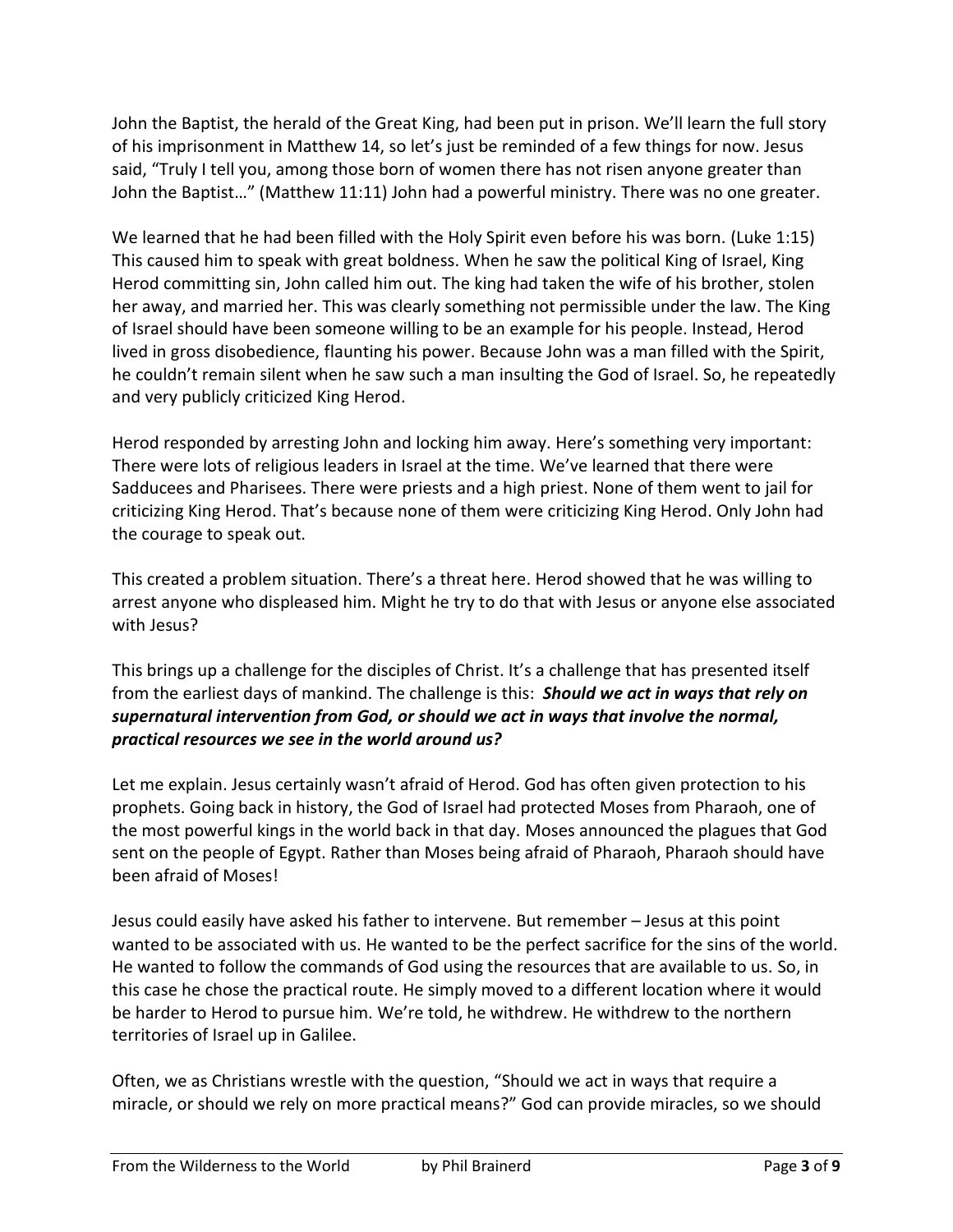always pray. Many times, though, we rely on practical ways to solve problems. It's really a matter of discerning God's will in any given situation.

Right now, our world is threatened by a contagious virus. We should certainly pray for God's protection. But we're also told we should practice decent personal hygiene like washing hands. So, we do that. We're also told that we might be able to ride out the contagion by avoiding large public meetings for a short while. So, we're doing the practical thing: We're not going to hold services at our church for just a short while. We'll make sure that we keep in touch with our loved ones, and our brothers and sisters in Christ, using electronic media like our phones and the Internet.

### Let's read on:

13 Leaving Nazareth, he went and lived in Capernaum, which was by the lake in the area of Zebulun and Naphtali— 14 to fulfill what was said through the prophet Isaiah:

15 "Land of Zebulun and land of Naphtali, the Way of the Sea, beyond the Jordan, Galilee of the Gentiles— 16 the people living in darkness have seen a great light; on those living in the land of the shadow of death a light has dawned." (Matthew 4:13-16)

Jesus originally returned to his childhood home in Nazareth. It was a great place for Jesus to grow up and prepare for a life of ministry. However, it's too isolated to reach many people. So, Jesus moved on to the city of Capernaum.

Capernaum sat on the northwestern shore of the sea of Galilee. You can see it on the map to the right: Capernaum is indicated by the upper arrow; Nazareth by the lower one. In taking this action, in relocating to Galilee, Jesus did something very important. *He fulfilled a prophecy***.** Recall, Mathew is showing his Jewish friends that Jesus is qualified to be the Messiah, the Great King of Israel. One way this will happen is when Jesus fulfills ancient prophecies. He did that here. This quote comes from the prophet Isaiah (Isaiah 9:1-2). Isaiah predicted centuries before the birth of Jesus that the Messiah would spend time in the region of Galilee.

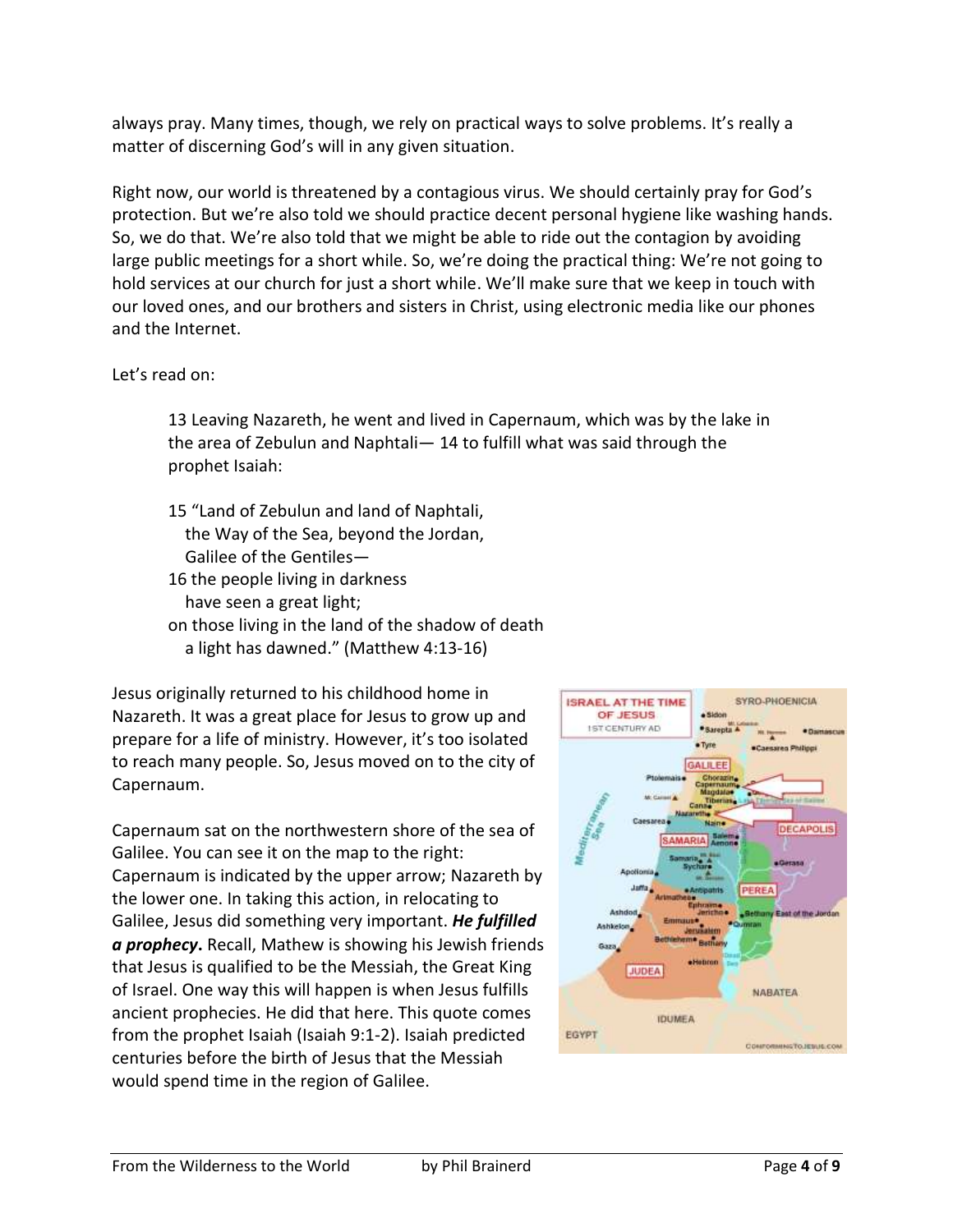Here's an interesting point: This was completely missed by the religious leaders of the time. We learned from Matthew that the teachers of the day expected the Messiah to be born in Bethlehem (Matthew 2:5-6). That's correct, so good for them. Sadly, although they got the birthplace of the Messiah right, they seemed to have missed the possibility that the Messiah would have feet, and that he would travel to different places.

Over in John's Gospel, John shares a time when the great teacher, Nicodemus, suggested that perhaps the leaders should give Jesus a hearing. The leaders had a harsh reply: "Are you from Galilee, too? Look into it, and you will find that a prophet does not come out of Galilee." (John 8:52)

"Are you from Galilee, too?" That has a condescending tone to it. Here's why: The people in Jerusalem considered themselves to be elite. They lived in the city of David. They had the temple. They had the best teachers.

The people up in Galilee had, well, lots of gentiles. This was true for a long time. There was also a lot of activities considered impure by the religious leaders: A lot of inter-marriage between Jews and gentiles. We don't have time to go into all the reasons, but the Jewish people who lived in Jerusalem looked down on the Jewish people in Galilee. The people of Galilee were thought to be an inferior group. So, the teachers of Jerusalem thought that the idea of the Messiah coming from that area was nonsensical.

# Today, we call this being prejudiced. *If you've ever felt like a victim of prejudice, believe me, Jesus understands. Jesus associated himself with these people.*

This was no minor problem. The prejudice of those teachers gave them tunnel-vision. They ignored clear statements of Scripture when those statement didn't fit their preconceived notions of how the world should work. As we said, the passage Matthew quotes is from Isaiah (9:1-2). If you read a few verses down to verse 6, you see the following famous quote:

For to us a child is born, to us a son is given, and the government will be on his shoulders. And he will be called Wonderful Counselor, Mighty God, Everlasting Father, Prince of Peace. (Isaiah 9:6)

That is a passage we always pull out at Christmas time because it very much refers to the Messiah. So, the Great King, the Messiah, was certainly born in Bethlehem near Jerusalem. However, he travelled to the north and set a major part of his ministry up there. The teachers in Jerusalem missed this. As we said, they missed this because of prejudice.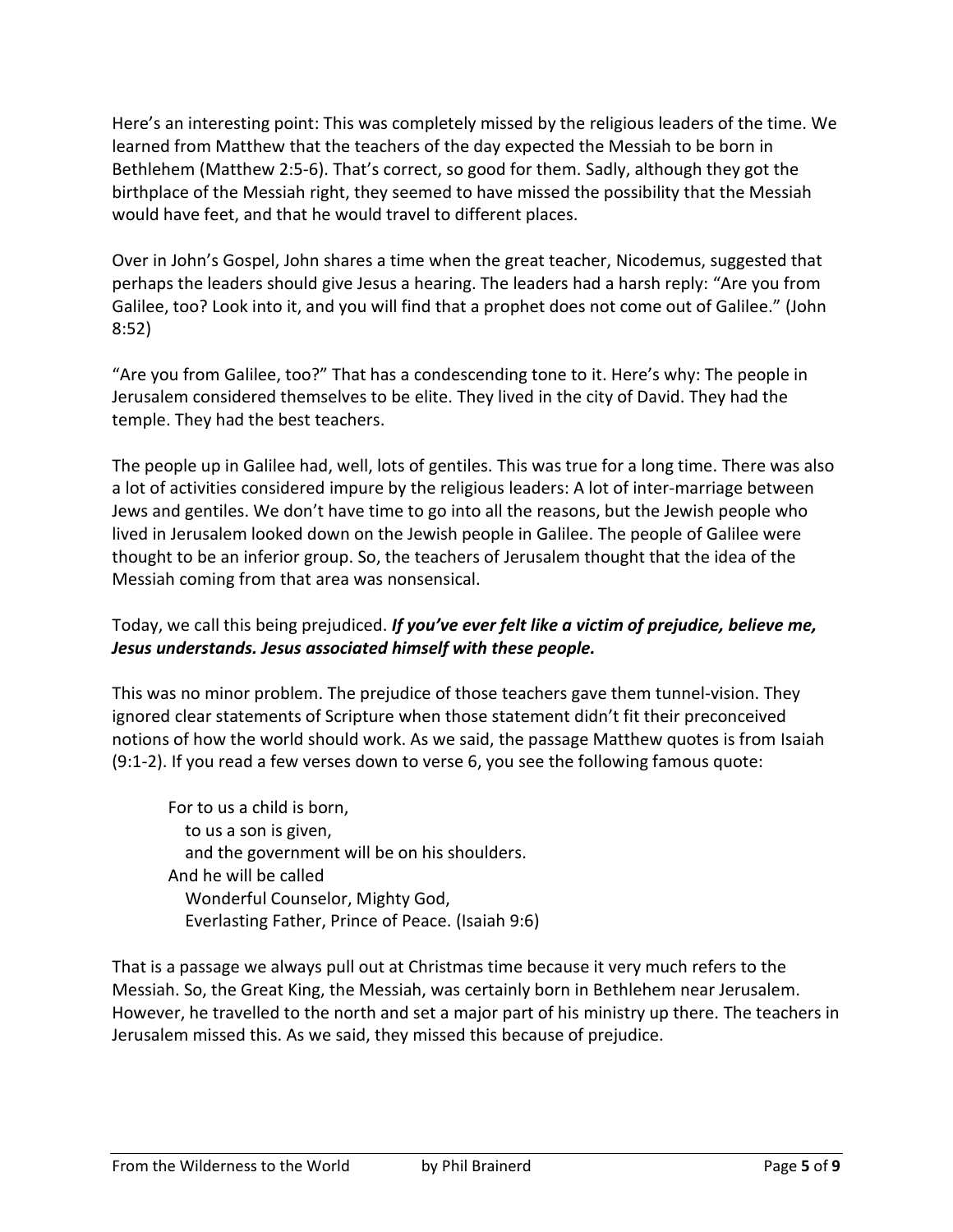They also missed it because they weren't the best teachers. They were weak and corrupt. As I said earlier, they accepted the actions of the evil king Herod without complaint or challenge. That's because they profited from a system of corruption and oppression.

On top of all this, the religious leaders were pompous. And, they were lazy. They allowed themselves to receive the teachings of previous generations without fully understanding or researching for themselves. That led to an incomplete understanding of a major biblical concept. That tells us something important: *We need to always try to understand the Scripture for ourselves.* We must always be ready to make sure that our teachings are based on the Bible, and not on the traditions of men.

I can't tell you the times this has caused major problems for the Church of Jesus Christ. Since we're on the topic of one group of people feeling superior and looking down on others, let's use that as an example.

In the 17 and 1800's people in England and America were introduced to the concept of slavery. Slavery involved kidnapping people in Africa and selling them in the Americas, both north and south. Slavery took place because it gave the illusion of being very profitable. The Bible has a very clear teaching on this: "Anyone who kidnaps someone is to be put to death, whether the victim has been sold or is still in the kidnapper's possession." (Exodus 21:16)

Kidnapping a person and selling them into slavery was a death penalty offense. This is alarmingly clear. It should have been obvious to any honest person who sought God's will on the topic from the Bible. Sadly, people allowed their prejudice and greed to overshadow the clear teaching of the Scriptures. Even some people who claimed to be Christians allowed themselves to be seduced into tolerating slavery, if not supporting it. They ignored many passages of Scripture and misread others.

Fortunately, there were many Christians who read the Scriptures more carefully. Those people became abolitionists. Thanks to their work, slavery was eventually abolished.

So, corruption, pomposity, and laziness led the religious leaders in the days of Jesus to miss the coming of their great king, the Messiah. Corruption, pomposity, and laziness have raised their ugly heads through the history of the church, leading to atrocities like slavery.

I can't make this point too strongly: *We need to study the Scriptures for ourselves and understand them.* This is followed by a second point: *Prejudice, looking down on other, has no place in the Christian church.*

These principles become even more important as we look deeper into this passage. This misunderstanding on the part of the religious leaders wasn't limited to just the Messiah. *They missed his mission as well*. Isaiah didn't just say that the Messiah would spend time in Galilee. He would spend time in Galilee "of the gentiles". This is curious, because the region of Galilee contains land that was originally given to the Jewish tribes of Zebulun and Naphtali.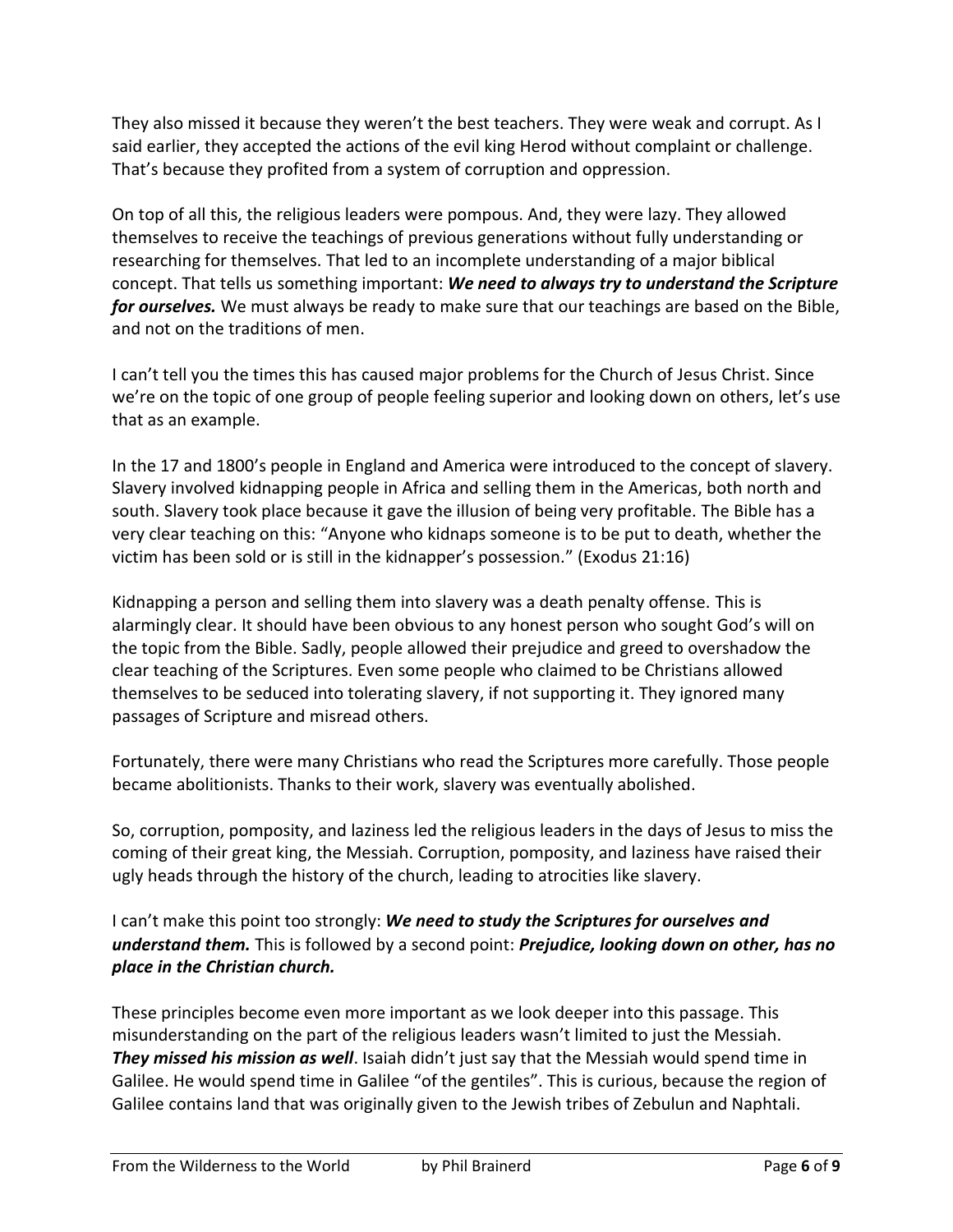When the territories were created, there was no thought given to the idea that this would one day be a land associated with Gentiles. But Isaiah foresaw it. By the time that Jesus walked there, this land was brimming with Gentiles.

Galilee had qualities that attracted people from all over. It had very fertile soil. The farmers there produced crops for the surrounding regions. The sea of Galilee was full of fish. Galilee also contained a major pathway that allowed surrounding regions to access the Mediterranean Sea. It was called the "via Maria", or "way of the sea". This brought merchants from all the surrounding nations. The Romans saw this and established major settlements there.

Some historians put the population of this region at 2 million people; many of them gentiles, the peoples of the world. A writer of the day said, "The roads of Judea (the land of southern Israel containing Jerusalem), led to nowhere, but Galilee led to everywhere".

Here is where we see the heart of God revealed to us. This says a lot about God and his Son, the Messiah. *It says they care not just about Israel, but about the world.* The mission of the Messiah would indeed start in the land of Israel, but it was always intended to go from there to the whole world.

The world needed the Messiah as much as Israel. Why? Let's read verse 16 again:

16 the people living in darkness have seen a great light; on those living in the land of the shadow of death a light has dawned." (Matthew 4:16)

Matthew quotes Isaiah as saying that these people live in great darkness. Darkness and light are powerful symbols in the Scriptures. Darkness refers to evil and sin. Sin and evil cause people to live in the "shadow of death". This means that all the peoples of the world are in danger.

How can people be saved from such darkness? By light! Light is a symbol of righteousness and revelation. People need to know about God in order to escape their evil and their sin. God gives us revelation; his words contained in the Scripture.

However, the people of this region didn't only receive the words of God. They received something much more. They received God himself. They received the one that the apostle John called "The Word of God". Jesus said of himself: "I am the light of the world. Whoever follows me will never walk in darkness, but will have the light of life." (John 8:12)

But it's not enough just to know about the words of God. It's not enough to be in the presence of the light. All people must make a decision. That's why Jesus picks up on the ministry of John the Baptist. He proclaims these words: "Repent, for the kingdom of heaven has come near." (Matthew 4:17)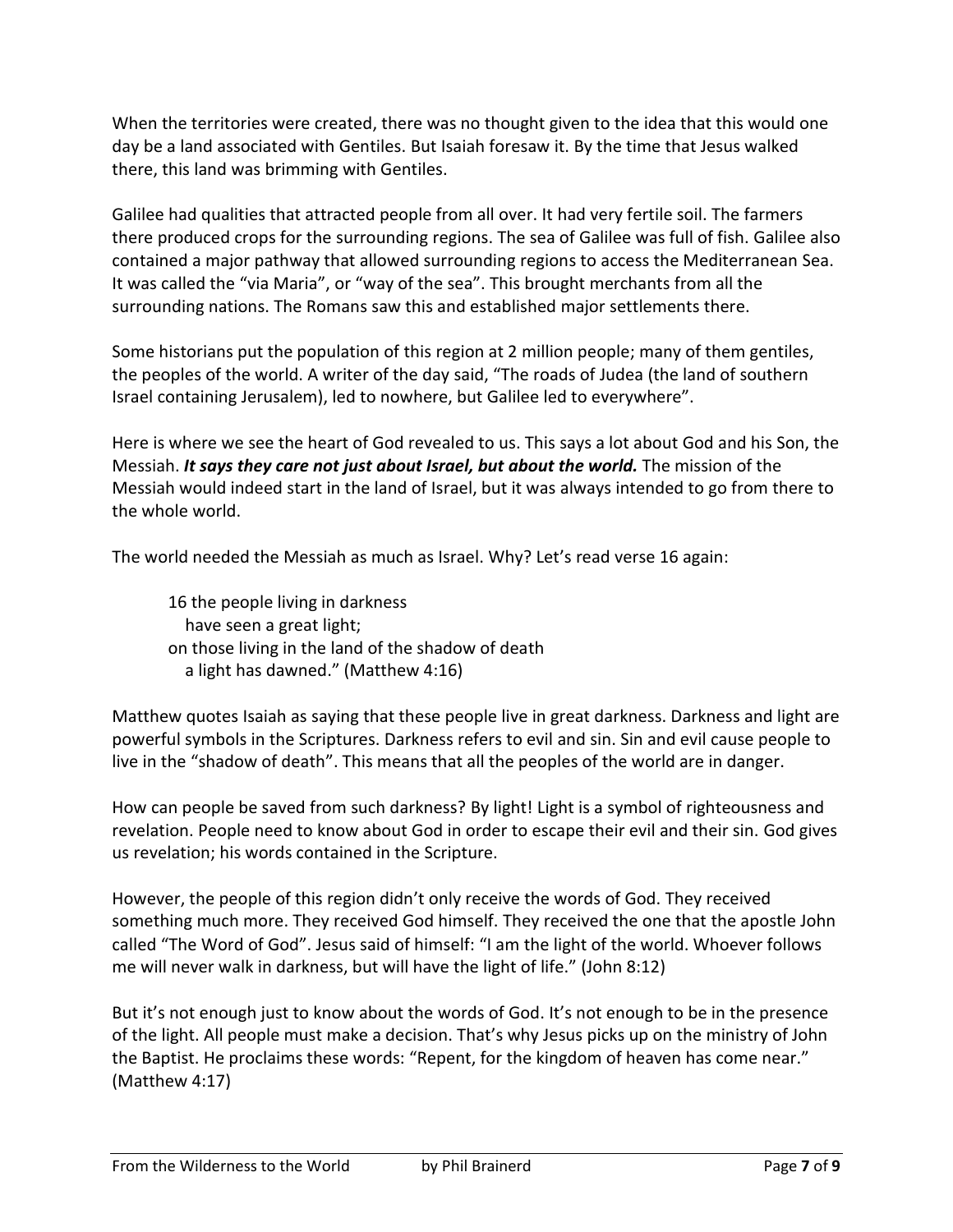### **Conclusion**

We live in a world of people of people who are afraid. If you were to ask those people about the biggest problem in the world, you would get different answers. They think their biggest problem is a virus. And of course, disease is a terrible problem. It's just not the world's biggest problem.

The world thinks their biggest problem is economics. They tremble when the stock market waivers. And of course, having a source of income is important. The loss of income though, isn't the world's biggest problem.

We've learned today, as we've seen many times before: The biggest problem in the world is that the world lives in darkness. The world's biggest problem is evil and sin. It's because of those things that the people of the world live in the "Shadow of Death".

There is only one way to combat evil and sin: It's the light of Jesus Christ. Almost 2000 years ago, Jesus Christ was born into a little-known corner of the world. He grew up in obscurity. He spent time in the wilderness facing the greatest enemy of mankind. He did this all to prepare him for a mission. That mission would start with the children of Israel. But from there it would shoot out into the whole world. That's why the book of Matthew will later close with these words: "… go and make disciples of all nations, baptizing them in the name of the Father and of the Son and of the Holy Spirit, and teaching them to obey everything I have commanded you." (Matthew 28:19-20)

If you're concerned about disease, that's understandable. If you're concerned about the economy, that's understandable, too. But if you're afraid of those things; if you find you're obsessed with those things; it might be because you know in your heart that you live in darkness - You live in the shadow of death.

Would you like to live a life free from fear? You must repent, because the kingdom of heaven is near. This is the time to invite Jesus into your life. He is the light. He is the Word of God. If you've never done that, contact us. You can learn how by visiting our web site: www.TrinityTeaneck.org.

You can also visit Billy Graham's wonderful web site: PeaceWithGod.net

If you've already invited Jesus into your life. You need to do two things. First remember that God protects us and provides for us. You need not fear disease or death. Pray and learn to grow in your faith. Read God's Word – understand it for yourself. There you will find many reminders of God's love for you, along with his willingness to protect you and provide for you. Then, commit to sending the light of Jesus, the Gospel, out into the whole world. Pray about your place in that.